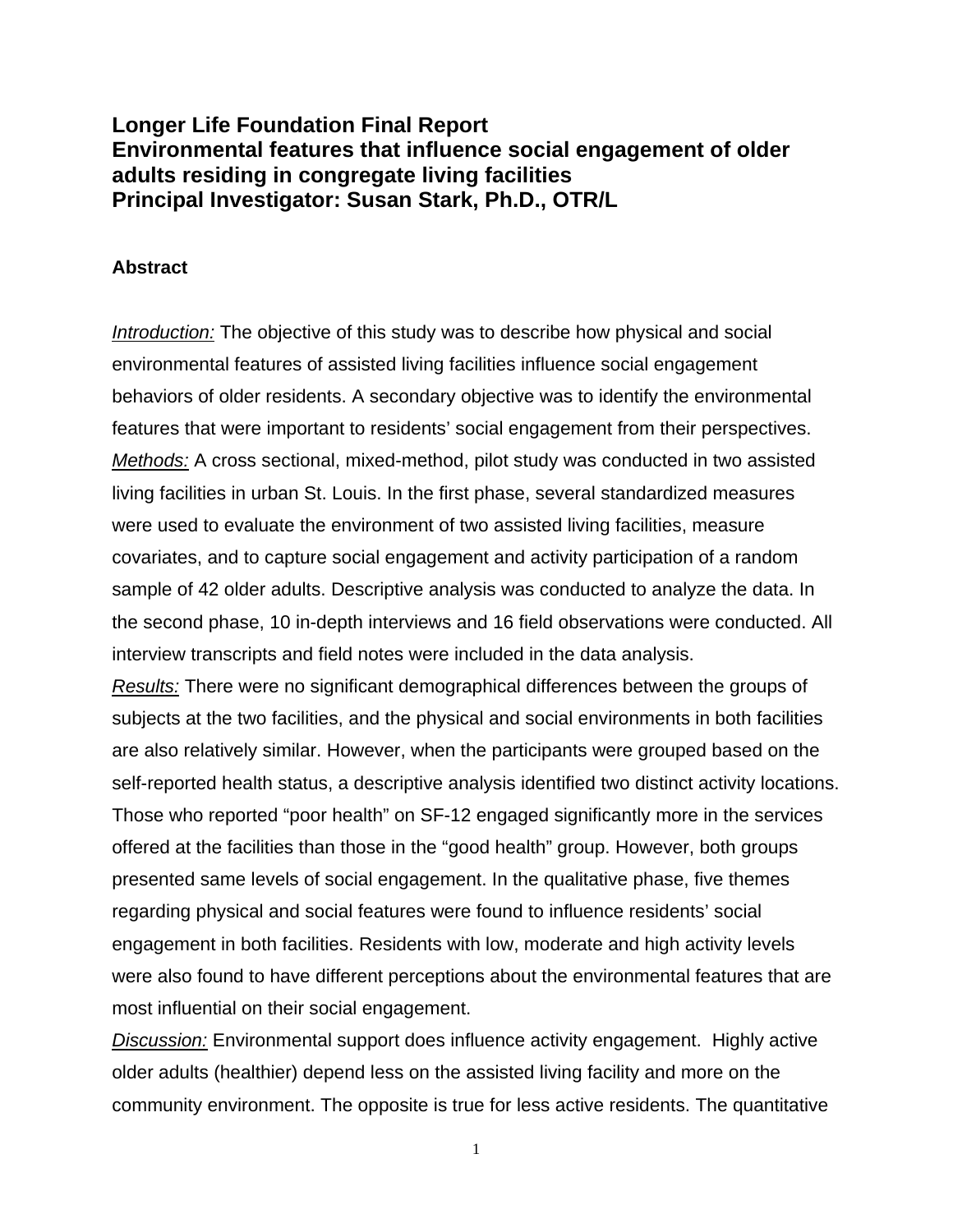phase of the study suggests a more sensitive measure that examines the frequency and extent of engagement is warranted for future study, and the qualitative phase proposes primitive design guidelines to enhance social engagement in future facilities.

# **Lay Summary**

This pilot study looked at the influences of environmental features on older adults' social engagement in two assisted living facilities. Assisted living facilities are one of the senior housing options where social opportunities are provided. While social engagement has been suggested by previous studies to provide health benefits to older adults, our pilot study found that the environment plays an important role in older adults' social engagement pattern. There was a significant difference in the location where their social activities took place. Most frail older adults engage in activities inside the facilities. Compared to the healthy counterparts, more frail elders depend more on their proximate environment, such as their apartment and the community spaces in the facilities, to support their social engagement. This finding indicates that the environment is an important factor to support social engagement and should be included in the activity measures of older adults. Implications of architectural designs are also suggested in this study to enhance social engagement in future assisted living facilities.

# **Introduction**

Social engagement is the maintenance of many social activities and a high level of participation in social activities (Barnes, Mendes de Leon, Wilson, Bienias & Evans, 2004). Studies of the elderly population have demonstrated that social engagement is associated with healthier physical and mental status (Kawachi, et al., 2001; Mendes de Leon et al, 2003), slower cognitive decline (Barnes et al, 2004; Bassuk et al, 1999; Stevens et al, 1993; Yeh et al, 2003), decreased mortality (Glass et al, 1999; Kiely et al, 2000; Zunsunegui et al, 2003), and higher quality of life (Yang, 2004).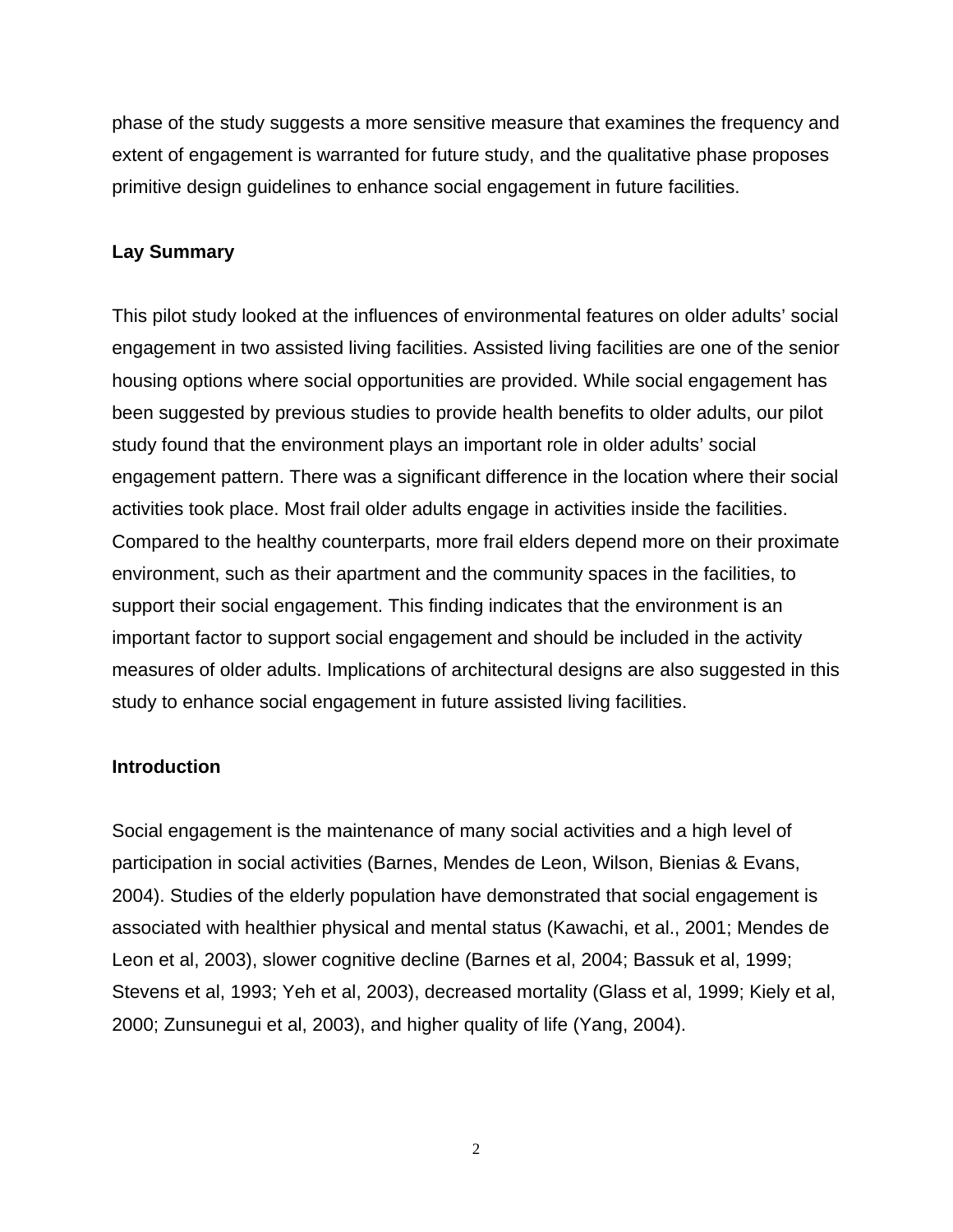Assisted living facilities are one of the senior housing types that provide opportunities for social engagement. Although the services provided vary by state and by facility, assisted living facilities generally provide opportunities for social engagement such as social activities (i.e. table games, birthday parties) and gathering areas (i.e. sitting areas, activity rooms, and dining rooms). While assisted living facilities are estimated to house more older adults than nursing homes by 2010 (Meyer, 1998), little is known about how well and to what extent these facilities support residents' social engagement (Zimmerman et al., 2003).

The built environment offers a potentially cost-effective means of improving health outcomes and quality of life by increasing social engagement. This cost-effective benefit can be seen in light of the Environmental Docility Hypothesis (Lawton & Simon, 1968; Lawton, 1990), whereby a small change to the environment can make a greater impact on individuals with lower capacity (i.e. elders) than those with higher capacity. Yet, little research has been conducted to determine the impact of environmental features to enhance social engagement. (Cohen and Day, 1993; Schwarz and Brent, 1999; Rowles, Oswald, & Hunter, 2004; Carstens, 1998; Mihalko & Wickley, 2003).

The purpose of this pilot study was to explore the influence of physical and social features of two assisted living facilities on social engagement (SE) patterns of older adult residents, and to identify and describe the physical and social environment features that facilitate or limit SE from the perspectives of various residents in these two assisted living facilities.

### **Methods**

#### *Research Sites*

Two architecturally-similar ALFs located in urban Saint Louis, MO, served as the research sites for the study. One site, built in 1997, was the first Saint Louis facility that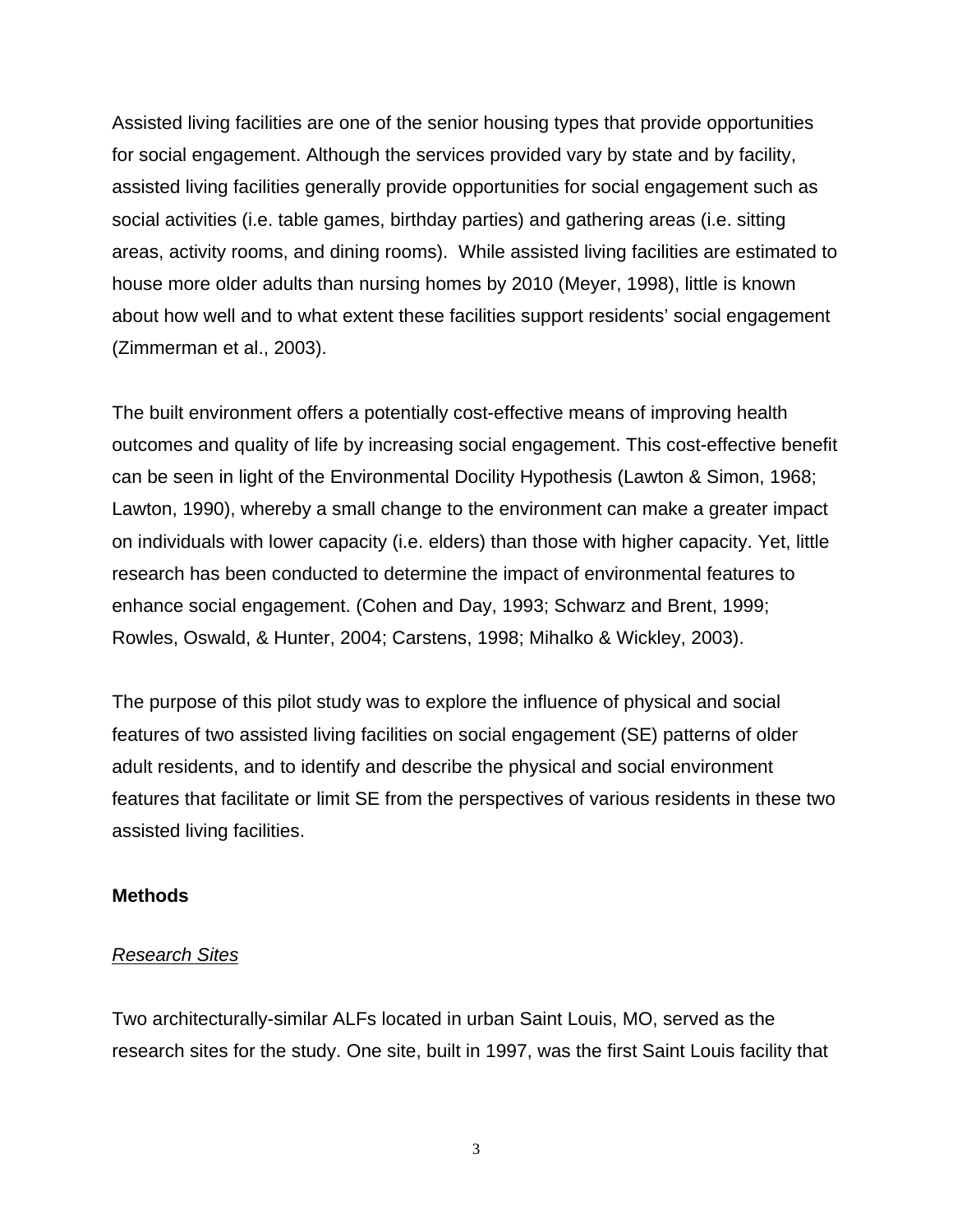offered assistance with IADLs, medical service and accessible designs. The second site was built in 2002 by the same company.

Both facilities adopted the concept of universal design and were fully accessible and were designed with features that have been associated with improved social interactions (median community size, median-rise building and centrally located activity spaces) (Williams, 2005; Zavotka & Teaford, 1997). In addition to physical and design features, both assisted living facilities offered similar formal social opportunities

Finally, the location of each facility was within 0.25 miles of a major hospital and other essential community resources and there was a bus stop within one block of the facility.

### *Study Sample*

We conducted a cross sectional pilot study using a mixed method approach. In the first phase of the study, a convenience sample of 42 older residents was recruited during informational sessions held at the facilities. The study included those who were (1) aged 65 years or older; (2) aware of time, space, and people and (3) resided in the facility for at least one year.

The majority of residents at both ALFs were African American, consistent with the ethnic composition of urban Saint Louis. Most residents were female. The only significant demographic difference between the two populations was mean age. Residents at the facility constructed earlier were much older (85 versus 62 years old) than residents from the other site, suggesting that many residents aged in place at the older facility.

Inclusion criteria for qualitative study (Phase 2) were: (1) agreed to an additional interview; (2) were key informants (determined by whether the individual was able to provide detailed information regarding personal or the surrounding social interactions during the quantitative study); and (3) represented a variety of social engagement patterns, ages and disability levels. A total of 13 participants from the larger study met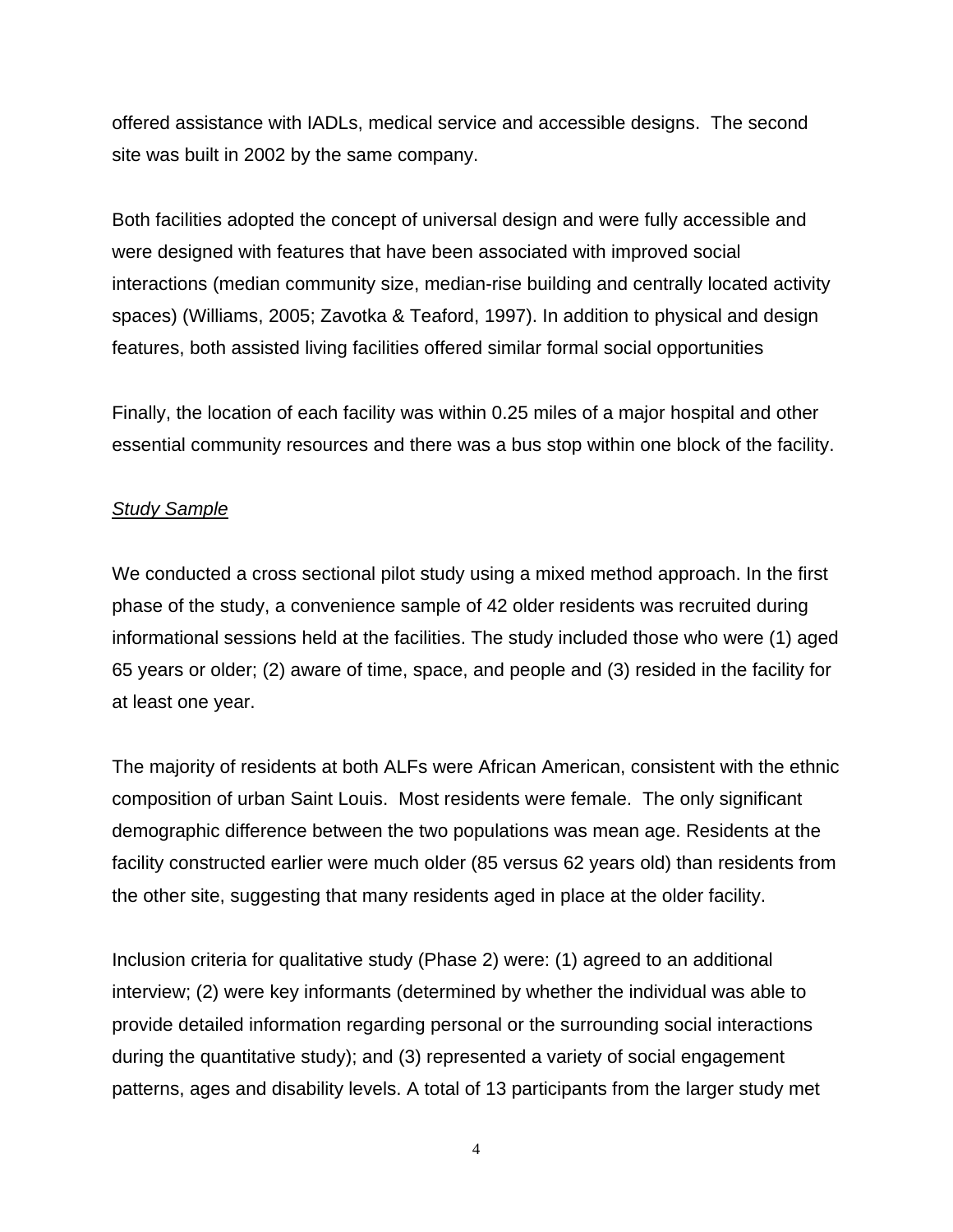the criteria. Individuals who had been especially informative and who represented the greatest variety in the sample were asked to participate first. Saturation for the first research question was reached at the 8th interview, and saturation for the second research question was reached after two additional interviews were conducted. Therefore, a total of 10 participants were included in the study.

### *Procedures*

During Phase 1, standardized measures were conducted to investigate the *physical and social environment* (Multiphasic Environmental Assessment Procedure (MEAP); Moos & Lemke, 1988), residents' *social engagement* (summary measures of social engagement; Glass et al., 1999; and the Assisted Living Social Activity Scale; Zimmerman et al, 2003), *activity participation* (Activity Card Sort; Everhard, Lach, Fisher & Baum, 2000), and covariates such as *health* (SF-12), *depression* (Geriatric Depression Scale; Brink, Yesavage, Lum, Heersema, Adey & Rose, 1982), *memory* (the Short- Blessed Memory Test; Katzman , Brown , Fuld , Peck, Schechter & Schimmel, 1983), *functional independence* (FIM), and *social resources* (Multidimensional Functional Assessment Questionnaire; Fillenbaum, 1988).

Finally, each participant in Phase 1 were asked by the researchers to describe all activities (social or non social) in which they engaged every hour, the locations of their activities, and their companions in a typical weekday and both weekend days. Social activities were defined as participation in formal or informal social activities taken place inside or outside ALFs with one or more companions (for example, talking on the phone, dining out with someone, picking up grandkids, or participating in exercise class in the facilities). The researcher calculated each of the 42 participant's weekly social activity hours by quintupling a typical weekday's social activity hours plus two weekend days' social activity hours. The mean social activity hours of the 42 participants was 41 per week (*SD*=16). Therefore, the hours spent in social activities more than 57 hours per week was considered highly active, between 25 and 57 hours per week of social activity was considered moderately active, and fewer than 25 hours per week was considered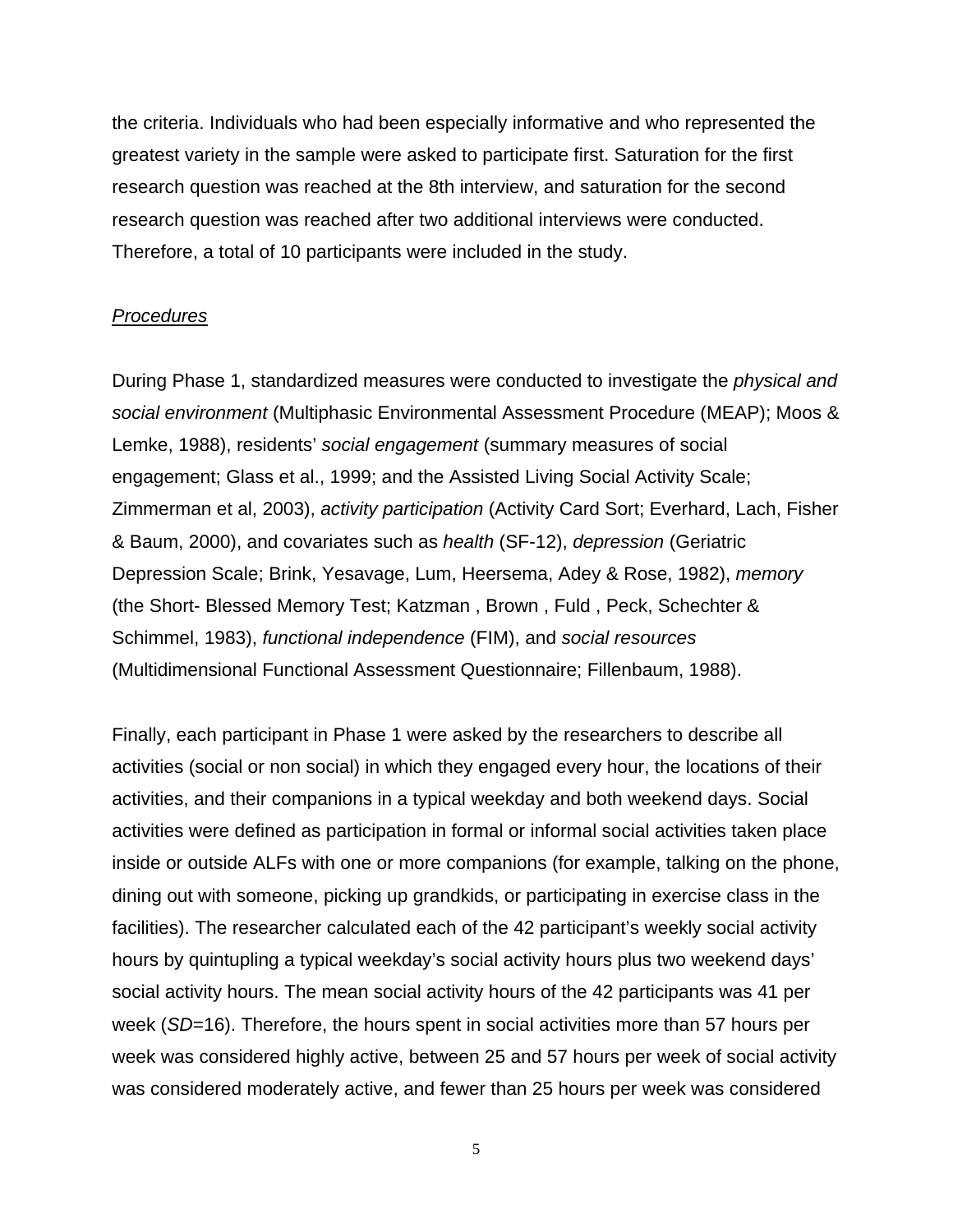slightly active. For each activity level, we also tried to enroll an equal number of residents from both genders and different age groups. Four participants were classified as highly active residents, 3 were classified as moderately active, and 3 were classified as slightly active.

During Phase 2, subjects who were key informants and who presented a variety of social engagement patterns, ages, and disability levels were recruited for in-depth qualitative interviews. A total of 10 participants were included. Meanwhile, 16 observations of social engagement in the facility were also conducted to more fully understand how the environment influences social engagement in the assisted living facilities.

# *Open-ended interview*

An interview guide was developed based on the social engagement data gathered from the activity logs from the quantitative study. The open-ended interview was designed to elicit details about social interactions, social activities, the spaces inside each facility, and design features of senior housing that enhanced social engagement.

Interviews were conducted in a mutually agreeable space inside the facilities and lasted between 45-75 minutes. The researcher asked for an indoor tour of the facility and/or accompanied each participant on his or her natural outings or indoor activities after three interviews because these participants were not restricted by time constraints or physical endurance. Each tour took approximately 30 minutes. Participants were remunerated 10 dollars for their participation in the study. Tapes were transcribed verbatim.

# *Participant observation*

In addition to interviews, participant observations were conducted by the interviewer. Although it is possible to engage in active observation (e.g., participating in an activity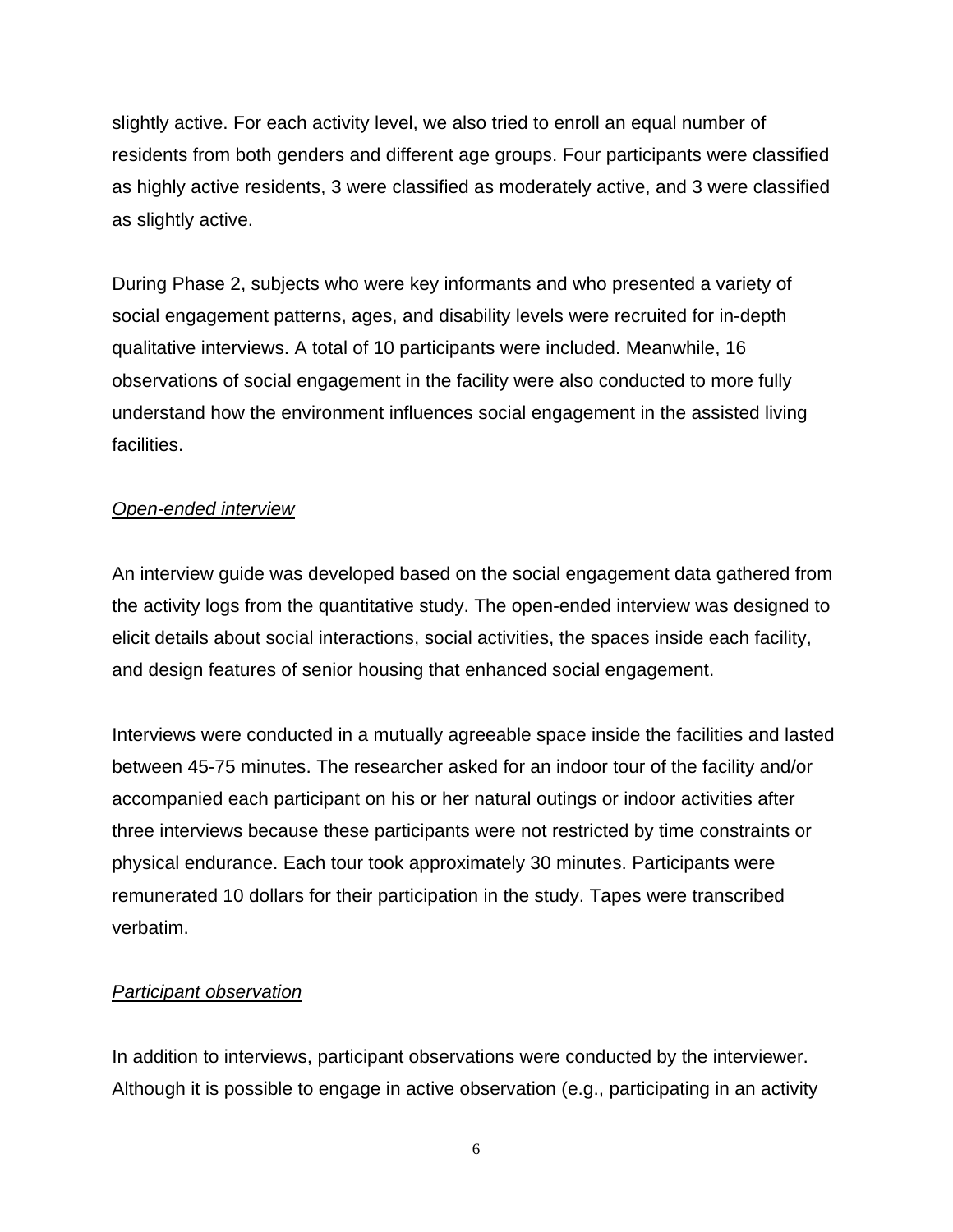with the persons being observed while simultaneously observing them), the researcher in the current study acted as a passive observer (not participating in an activity). Sixteen visits were made during the 5-month interview period. Six visits (three at each facility) were conducted to observe formal social activities including table games, poker games, and exercise sessions scheduled during daytime or nighttime. Visits ranged from 30 minutes to 3 hours, and field notes were taken during each observation.

# *Field Notes*

Field notes were completed for open-ended interviews, group-activity observations, and after informal conversations with both the staff and the residents at the two facilities. During open-ended interviews, the researcher took field notes and recorded the participants' non-verbal expressions, the characteristics of the place where the interviews took place, and the interactions between each participant and his/her environment. During group activities, the researcher recorded observations about the social engagement behavior of the residents, including informal chatting; greeting; social group participation; social support through verbal and/or non-verbal expressions; interaction among residents/ neighbors/ females versus males/ residents versus staff; group dynamics; etc. In addition to social engagement behavior, observations about the residents' interactions with their environments were also recorded, such as natural social gathering spots and location choices for different self-initiated social activities. Lastly, informal conversations with the staff and the residents were recorded in the field notes about the perceptions of the spaces used and the social dynamics inside the facility. All data were included in subsequent analyses.

### **Results**

### *Phase 1*

### *Demographics*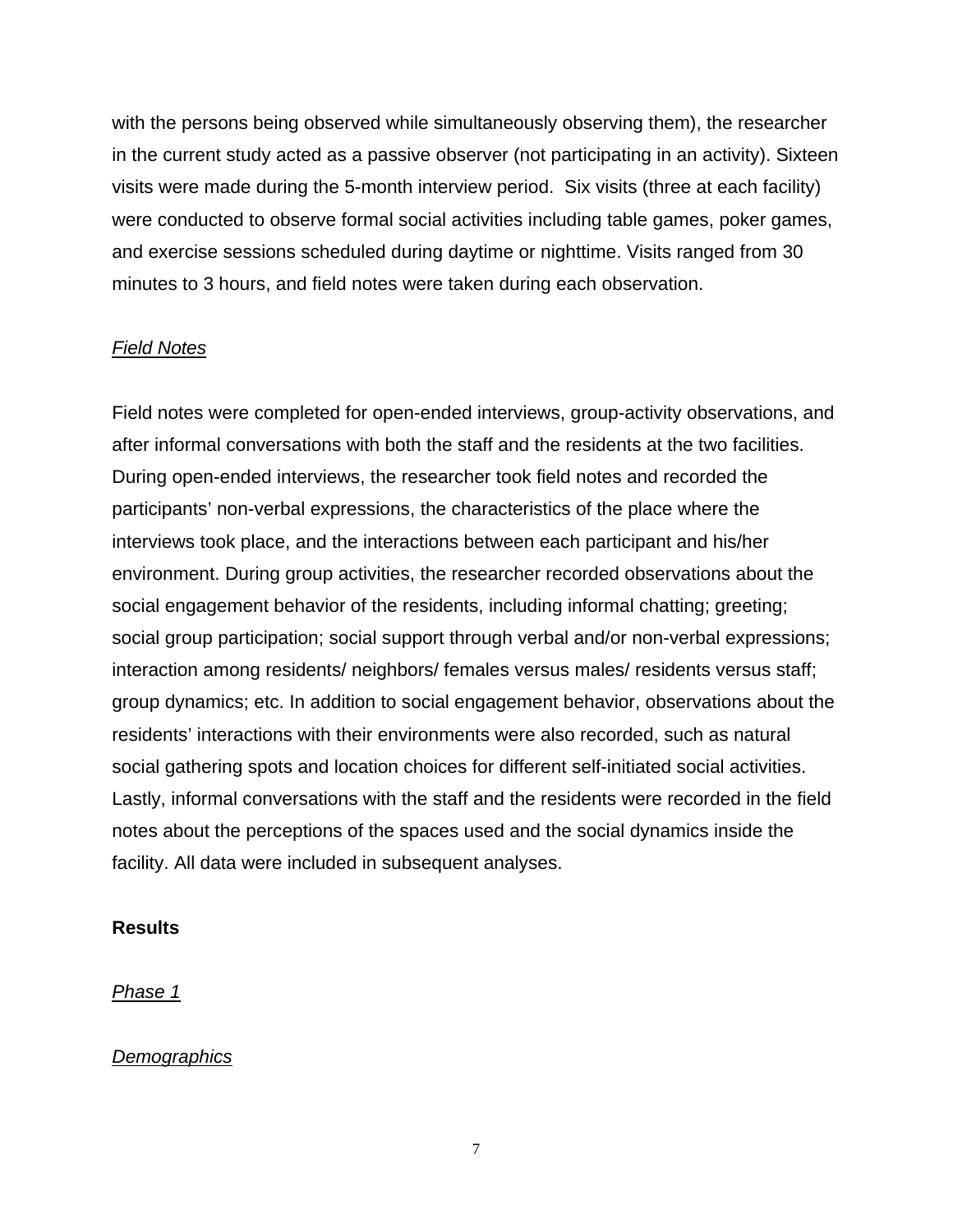In Phase 1, there were 34 females and 8 males, of whom 25 are widowed, 4 are currently married, 7 are divorced and 6 were never married. The mean age is 78 years. Most of the sample (32 individuals) had a high school diploma or college education and nearly all (40) live alone. T-tests were conducted on the sample demographics and indicated no difference between groups on demographic variables between the sites.

| $(n = 42)$ |
|------------|
| 78 (7.7)   |
|            |
|            |
| 340 (81)   |
|            |
| 4(10)      |
| 25 (60)    |
| 7(17)      |
| 6(13)      |
|            |
| 76 (32)    |
|            |
|            |
| 40 (95)    |
|            |

Table 1. Demographic Characteristics of Entire Study Population

# *The Environment*

Two subscales of the MEAP, the Physical and Architecture Feature (PAF) and the Rating Scale, indicate both assisted living facilities were similar in their physical and social environment.

Figure 1. PAF Scores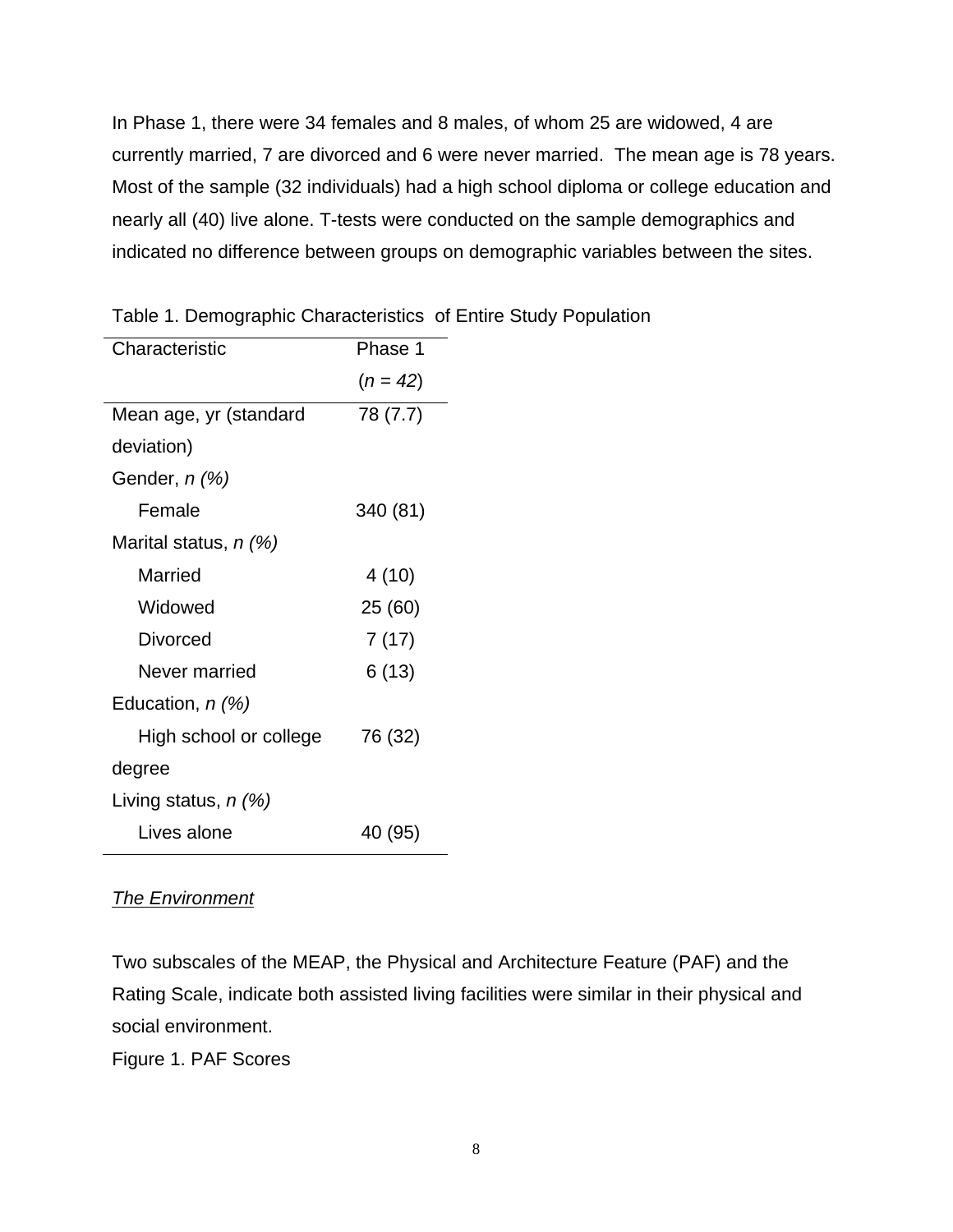

Figure 2. The Rating Scale Scores



# *Good Health vs. Poor Health*

Twenty subjects reported they were in poor health compared to 22 subjects who reported good or excellent health on SF-12 survey. When the participants were divided into "good health" and "poor health" group based on SF-12, the analyses show that the two groups are similar on nearly all characteristics with the exception of participation of activities inside the facility.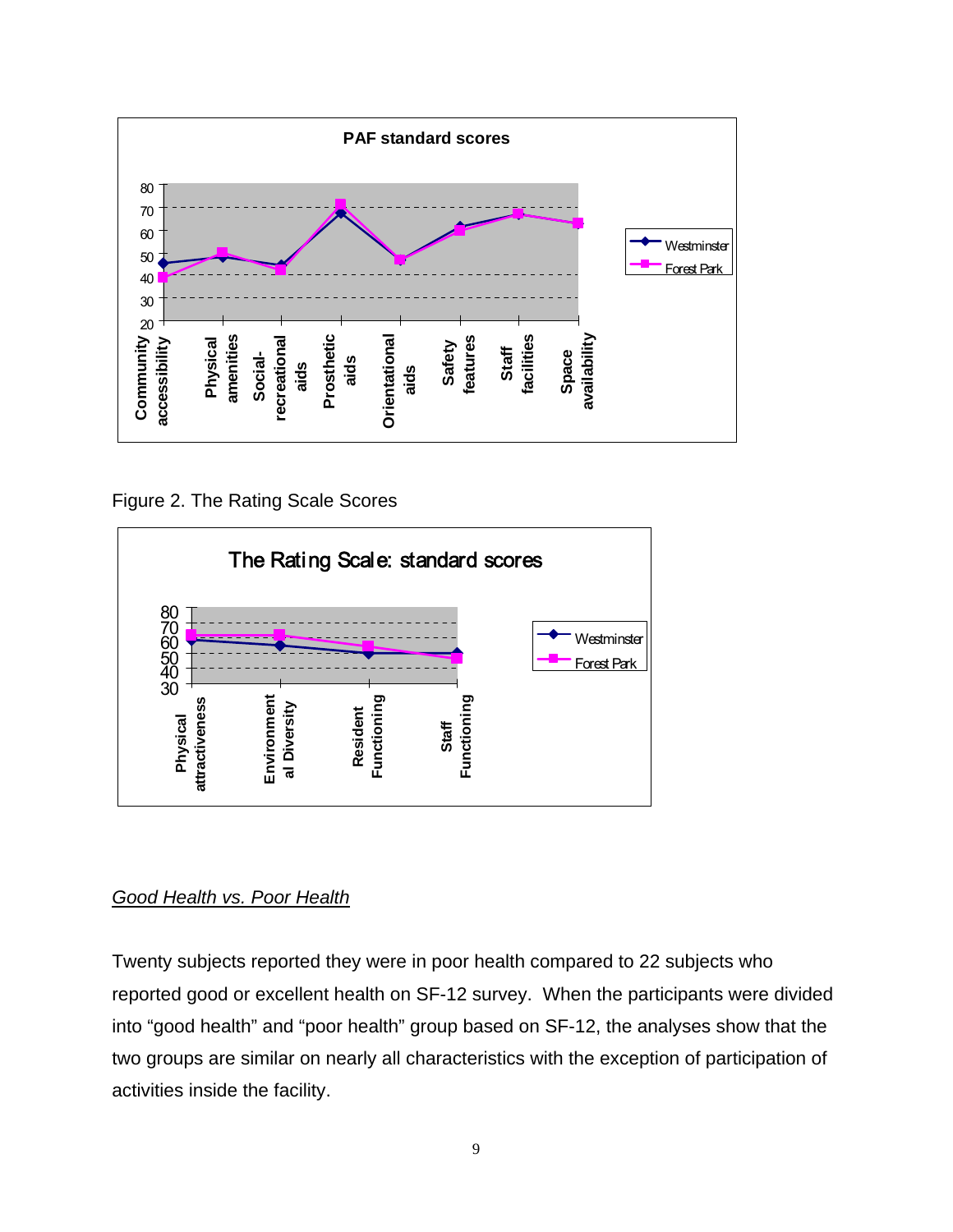|                                              | "Good Health" | "Poor Health"  |  |
|----------------------------------------------|---------------|----------------|--|
|                                              | $(n=22)$      | $(n=20)$       |  |
|                                              | mean (SD)     | mean (SD)      |  |
| Age                                          | 78.36 (8.22)  | 78.35 (7.26)   |  |
| Depression (GDS)                             | 1.36(1.68)    | 2.40(2.28)     |  |
| <b>Cognition (Short Blessed)</b>             | 4.64 (4.38)   | 4.95 (4.27)    |  |
| <b>FIM Total</b>                             | 122.18 (4.69) | 117.25 (11.31) |  |
| <b>Cognitive Subtotal</b>                    | 33.82 (1.50)  | 33.90 (1.37)   |  |
| <b>Motor Subtotal</b>                        | 88.36 (3.79)  | 83.35 (11.08)  |  |
| Physical Health (SF-12)                      | 42.85 (5.49)  | 42.45 (5.76)   |  |
| Mental Health (SF-12)                        | 35.17 (6.88)  | 37.93 (4.86)   |  |
| Engagement in social activities (out of      | 8.23(1.57)    | 8.25(2.17)     |  |
| facility)                                    |               |                |  |
| Engagement in productive activities          | 8.68(1.21)    | $9.10(2.88)$ * |  |
| (in facility)                                |               |                |  |
| <b>Total Social Activity Scale</b>           | 16.91 (2.33)  | 17.35 (4.08)   |  |
| Satisfaction with social contacts            | 2.05(.65)     | 2.00(0.59)     |  |
| <b>Assisted Living Social Activity Scale</b> | 6.18(1.97)    | 6.32(1.97)     |  |

Table 2. Demographic Characteristics by Health Quality Group

Note: Significant at p.=.05

# Table 3. Activity Levels By Health Quality Group

|                                        | Good Health (n=22) Poor Health (n=20) |               |
|----------------------------------------|---------------------------------------|---------------|
|                                        | mean (SD)                             | mean (SD)     |
| Instrumental Activities Retained       | .84(.08)                              | .84(.08)      |
| <b>Low Demand Activities Retained</b>  | $.68$ $(.17)$                         | $.72$ $(.14)$ |
| <b>High Demand Activities Retained</b> | .46(.28)                              | .48(.23)      |
| <b>Social Activities Retained</b>      | .63(.20)                              | .65(.19)      |
| Note: Significant at $p = 0.05$        |                                       |               |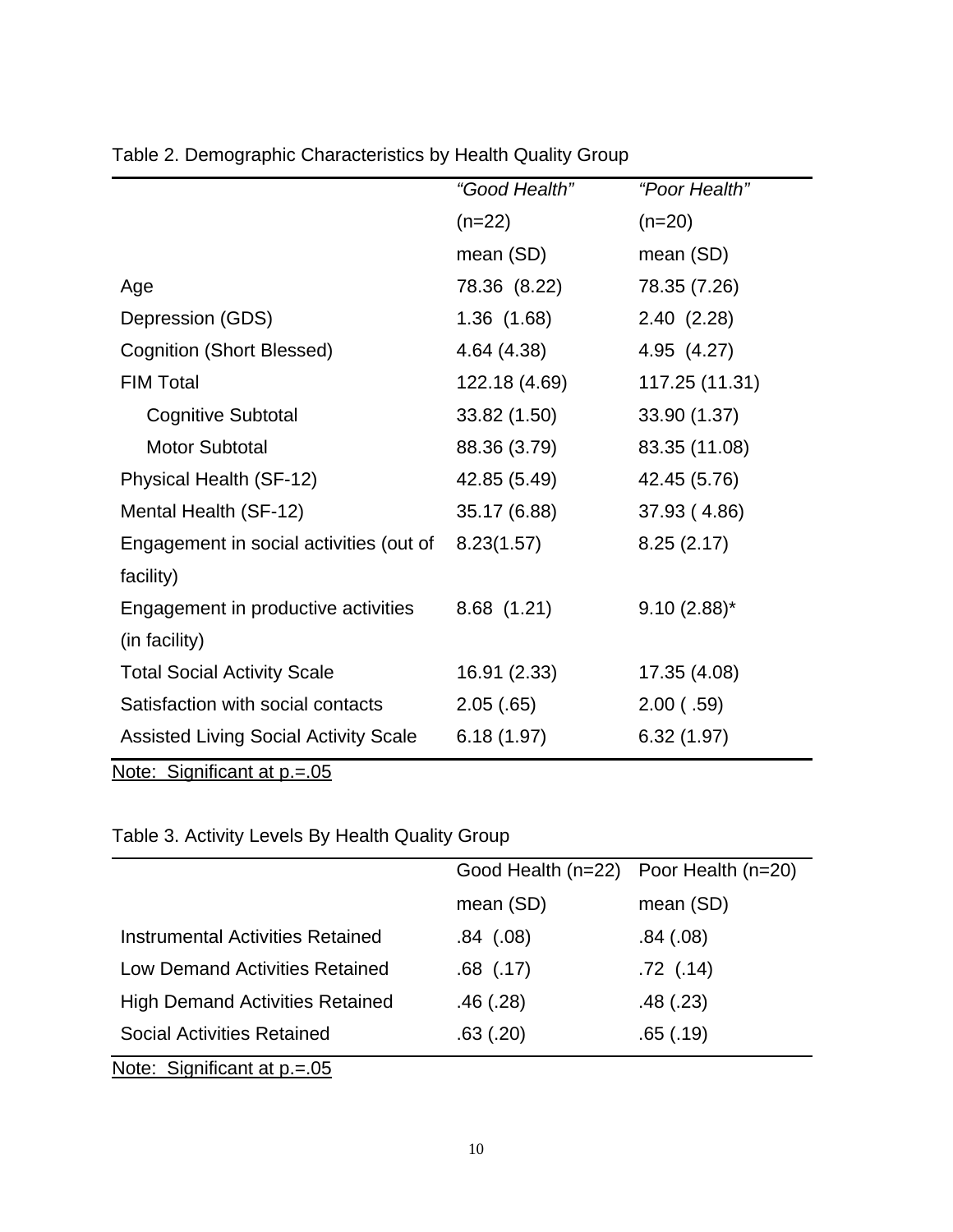#### *Phase 2*

#### *Demographics*

The mean age of the 10 participants was 77.1 years (*SD*=8.02). Four of the participants were male and 6 were female. One participant used a power wheelchair, one used a walker, and others did not use any mobility aids. Based on data collected from an activity diary, activity levels were classified as either "highly active," "moderately active," or "slightly active."

| <b>NUMBER</b> | <b>ACTIVITY</b><br>LEVEL* | AGE |            | <b>GENDER</b> | <b>ETHNICITY</b> | <b>FACILITY</b> |
|---------------|---------------------------|-----|------------|---------------|------------------|-----------------|
| 1             | $H$ (60 hr/wk)            | 68  | Young-old  | Female        | African American | 1               |
| 2             | $H$ (87 hr/wk)            | 69  | Young-old  | Male          | African American | 2               |
| 3             | $H$ (64 hr/wk)            | 74  | Young-old  | Female        | Caucasian        | 2               |
| 4             | $H$ (67 hr/wk)            | 80  | Old-old    | Female        | African American | 1               |
| 5             | $M$ (37 hr/wk)            | 71  | Young-old  | Female        | African American | 1               |
| 6             | M (35 hr/wk)              | 74  | Young-old  | Male          | African American | 1               |
| 7             | $M$ (30 hr/wk)            | 88  | Oldest-old | Male          | African American | 1               |
| 8             | S (24 hr/wk)              | 72  | Young-old  | Female        | African American | 2               |
| 9             | S (12 hr/wk)              | 86  | Oldest-old | Female        | Caucasian        | 2               |
| 10            | S (21 hr/wk)              | 89  | Oldest-old | Male          | Caucasian        | 2               |

Table 4. Characteristics of the interview participants

\* H= Highly active; M= Moderately active; S= Slightly active

Constant comparative analysis (Hewitt-Taylor, 2001; Sandelowski, 1995; Strauss & Corbin, 1994) was used to analyze both interview and observational data with NVIVO version 1.2, for coding and code sorting. The process of data analysis was iterative, in which features and concepts were developed by comparing and contrasting categories back and forth to answer the research questions. Common features identified across different sample strata were used to identify the physical and social environmental features that influenced participants' social engagement. Features that emerged within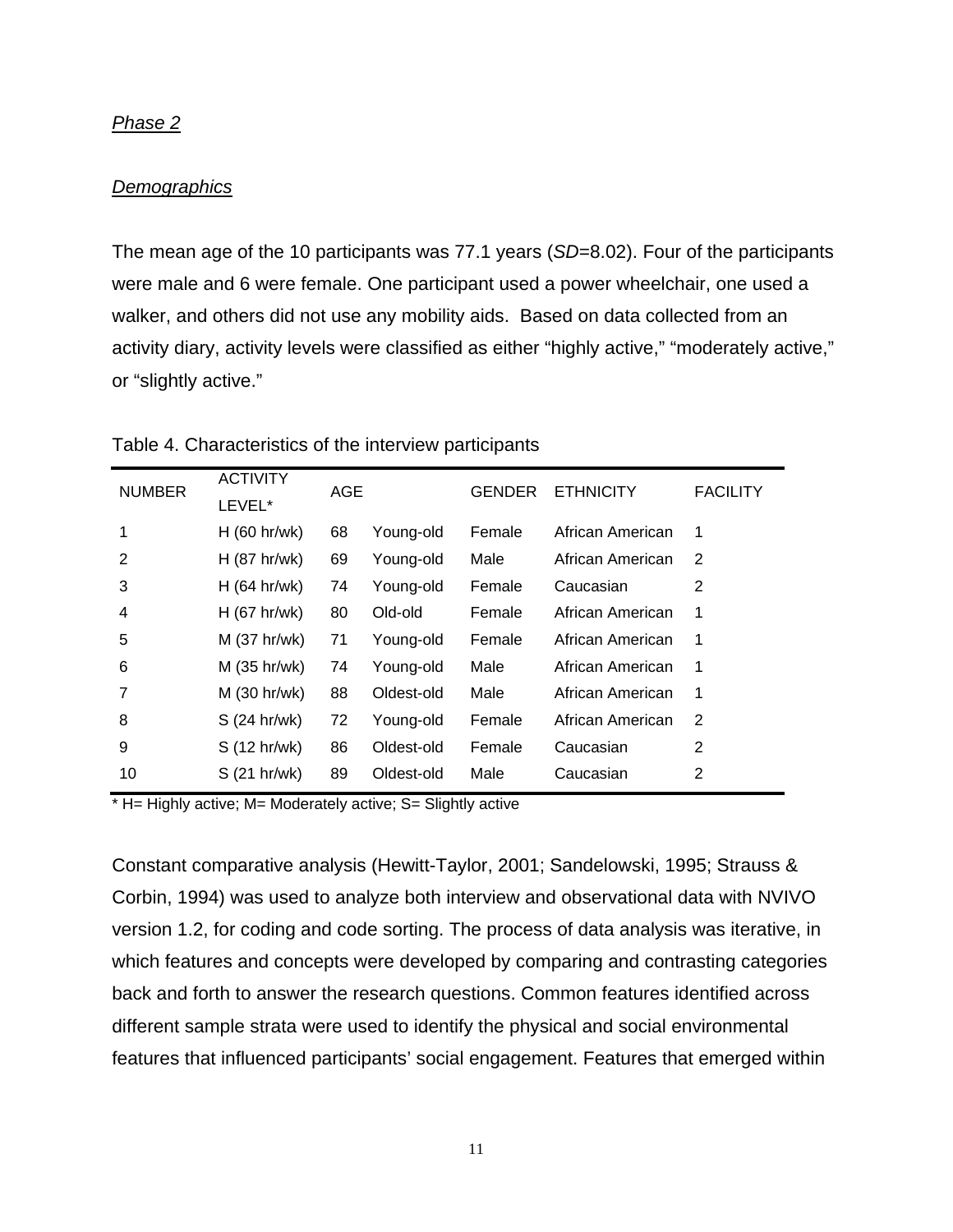each sample strata were contrasted to understand perceived differences of the environment within the three activity level groups.

Five physical and social features were identified by participants as important influences on social engagement.

# *Feature 1: Apartment Size (physical feature)*

Nearly all participants identified size of their apartment as a significant influence on their social engagement. In both facilities, participants who had of one- (475 to 527 square feet) or two-bedroom (709 square feet) apartments indicated their space was small. They reported that their living space was large enough for sedentary activities such as reading, watching TV, chatting with guests, talking on the phone, or playing cards, but not large enough for social activities. The small apartments, however, did not discourage children's visits. Unlike adult visitors, grandchildren were able to stay for several days, sleeping with their grandparents, watching TV, or playing table games. Despite the limitations of a small apartment for hosting adult visitors, having a small apartment size appeared to promote social engagement opportunities outside the apartment. Residents reported wanting to venture out and socialize in the shared community spaces of each facility, because, as Participant 4 reported, they "*wanna get out of this close place."* 

# *Feature 2: Proximity of sitting areas to functional spaces (physical feature)*

In the shared community spaces within the facilities, sitting arrangements close to locations where daily activities took place were more commonly used as places to socialize than other sitting spaces because they provided a transitional space for residents to spend time before or after their daily routines. Examples of functional spaces included laundry rooms, elevators, and the area by the mailboxes. Two additional areas provided opportunities for social engagement activities because of their proximity to functional space. A sitting area with couches next to the elevators on each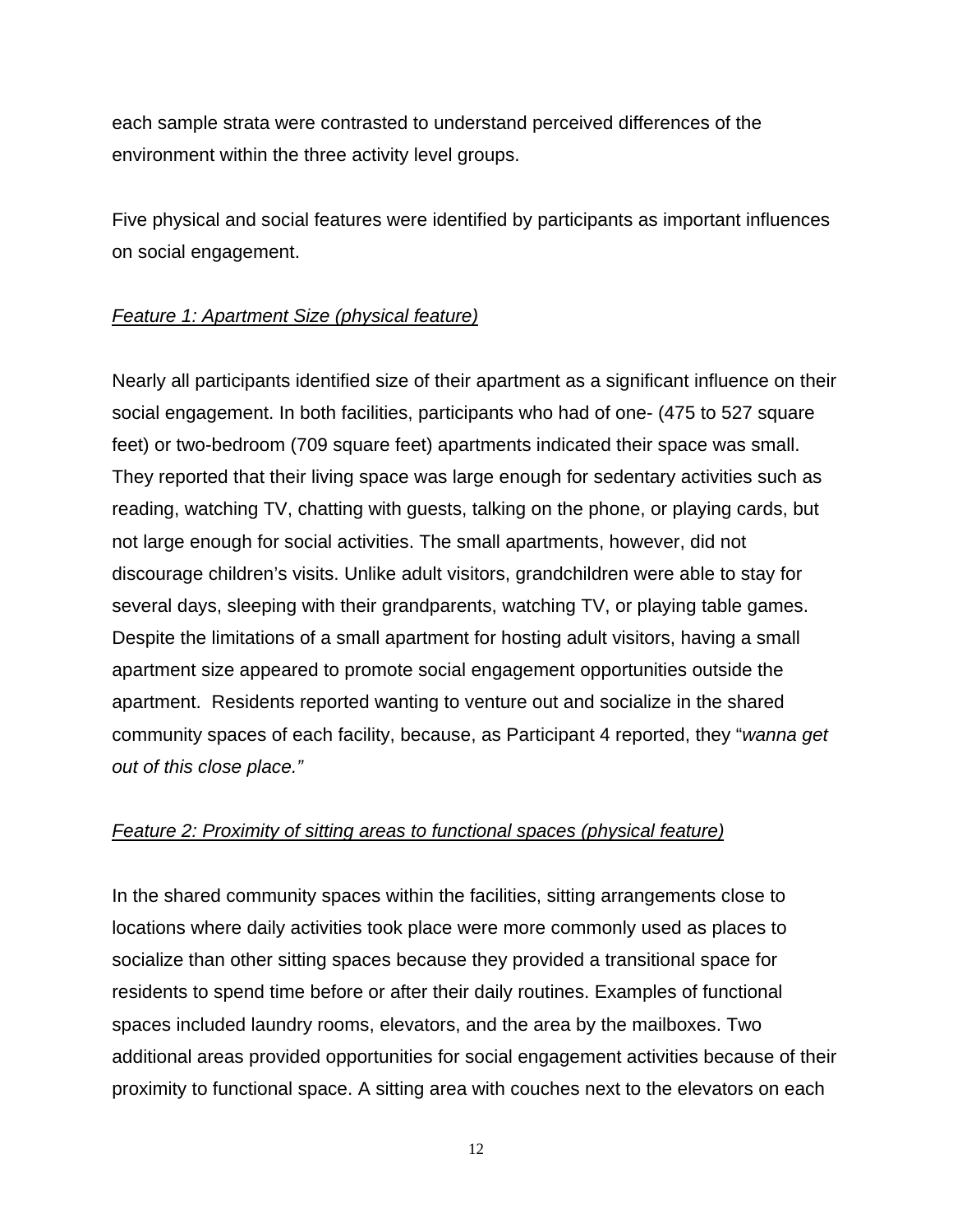resident floor provided quiet spaces for residents to rest while waiting for the elevator. Couches in the laundry room provided residents with comfortable places to sit while waiting for their laundry, allowing them to avoid numerous trips to and from their apartments between laundry cycles.

# *Feature 3: Expectation of encounters (social feature)*

Expectation of encounters emerged from field note observations and interviews as an important social influence on when and where residents preferred to gather. Interestingly, expecting to engage socially with others appeared to influence informal social activities more than formal activities. While sitting arrangements next to functional spaces provided a platform for social interactions, the expected presence of other people influenced the popularity of these informal social spaces. For example, many residents reported going to the lobby near the mailboxes during the daytime because they knew they might meet someone there. This made the lobby a more popular informal social space than sitting areas on each floor.

Expectation of encounters influenced the location of social activities for both facilities. The lobby was the most popular space for socializing because residents expected to encounter most people there in the daytime (residents, staff, and visitors coming and going from the entrance). During the nighttime, as the expectation of encounters decreased in the lobby, a private space tended to be more popular for social activities.

# *Feature 4: Homogeneity of resident*s (social feature)

Homogeneity of residents was the most frequently identified social feature that encouraged social engagement. Because all residents were close in age and many of them had previously lived in neighborhoods close to the facilities, they felt relaxed being together. They greeted each other when they met in the hallway. They talked about their grandchildren and the history of their neighborhoods. They told jokes, learned and taught card games from neighbors, and cheered for a fellow resident who had recently arrived back from the hospital. Commonalities in lifestyle and interests not only made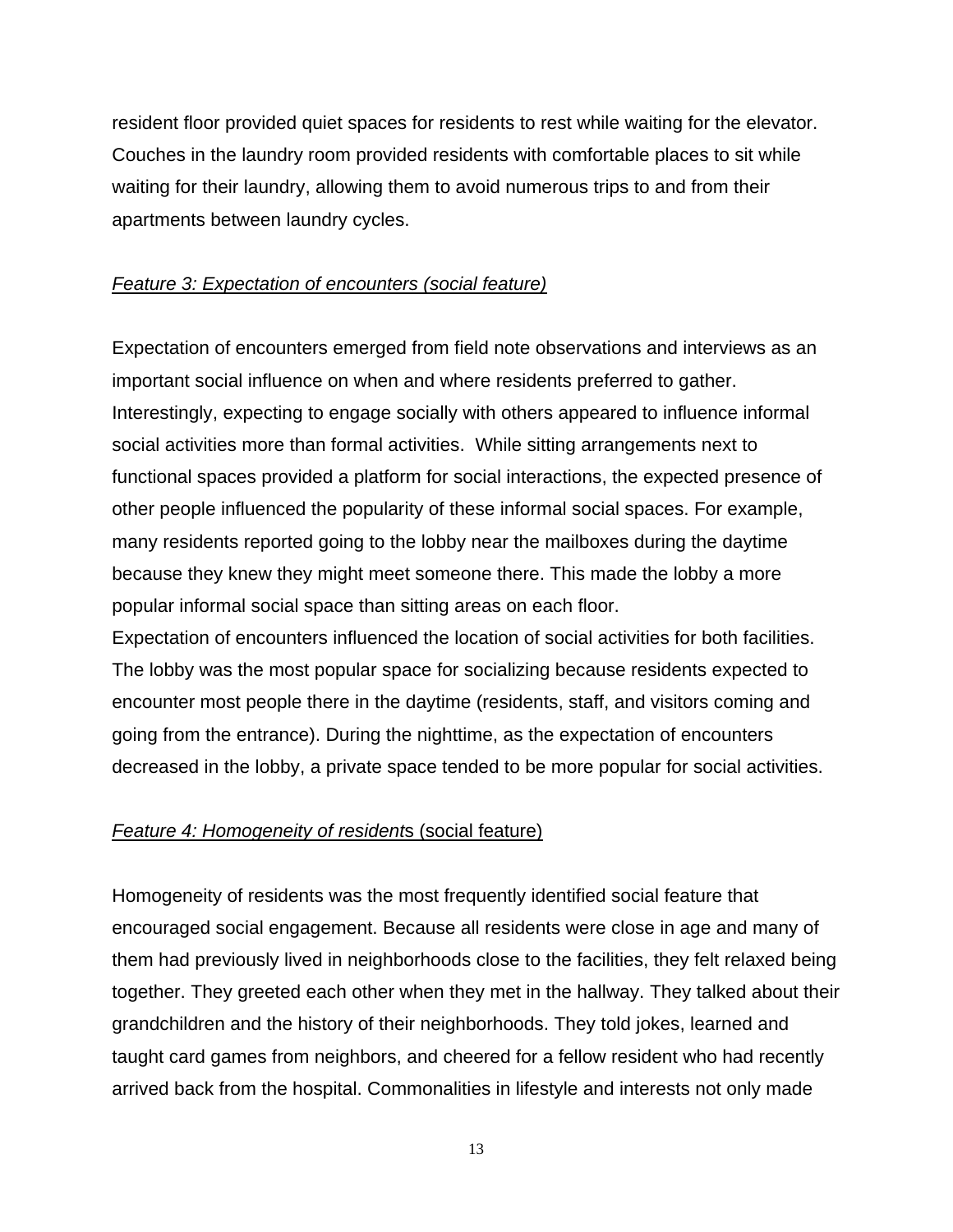residents comfortable socializing with each other, but also provided a social support network.

### *Feature 5: Multi-purpose spaces (physical feature)*

When the participants were asked about the types of features that would encourage more social opportunities in their facility, various spaces for exercise (e.g., pool table), outdoor spaces, and spaces for visitors were the most common suggestions. Participants 2 and 4 proposed adding outdoor spaces that would allow for gardening and barbequing, in part because they had enjoyed doing these activities before becoming ALF residents. In addition to outdoor spaces, Participant 7 reported that the he "*wants to get [his] relative spaces to socialize.*" Activity spaces in both ALFs were only allowed to be used for activities for all residents (e.g., a New Year's Party); residents were not permitted to use these spaces to host gatherings for their families and/or friends. Some especially active residents had found spaces outside of the ALF to host gatherings, but they reported being disappointed in not being able to perform these activities in their "homes." Including multi-purpose spaces of residents' preference would make socializing at "home" easier.

In sum, social engagement in both facilities was influenced by physical and social environmental features. Those five features included apartment size, proximity of sitting areas to functional spaces, expectation of encounters, homogeneity of residents, and multi-purpose spaces. Close proximity of sitting arrangements to functional spaces, expectations of encounters, and resident homogeneity proved to be positive influences on social engagement. Small apartment sizes appeared to have both positive and negative effects: Although the lack of space limited the ability of residents to entertain in their homes, it also encouraged residents to leave their homes more often and interact with others outside of their living space. Finally, not being able to use multi-purpose spaces for non-resident gatherings was found to negatively impact residents' ability to socialize with their non-resident family and friends. Although these features are presented here separately, the social and physical features of each space are inevitably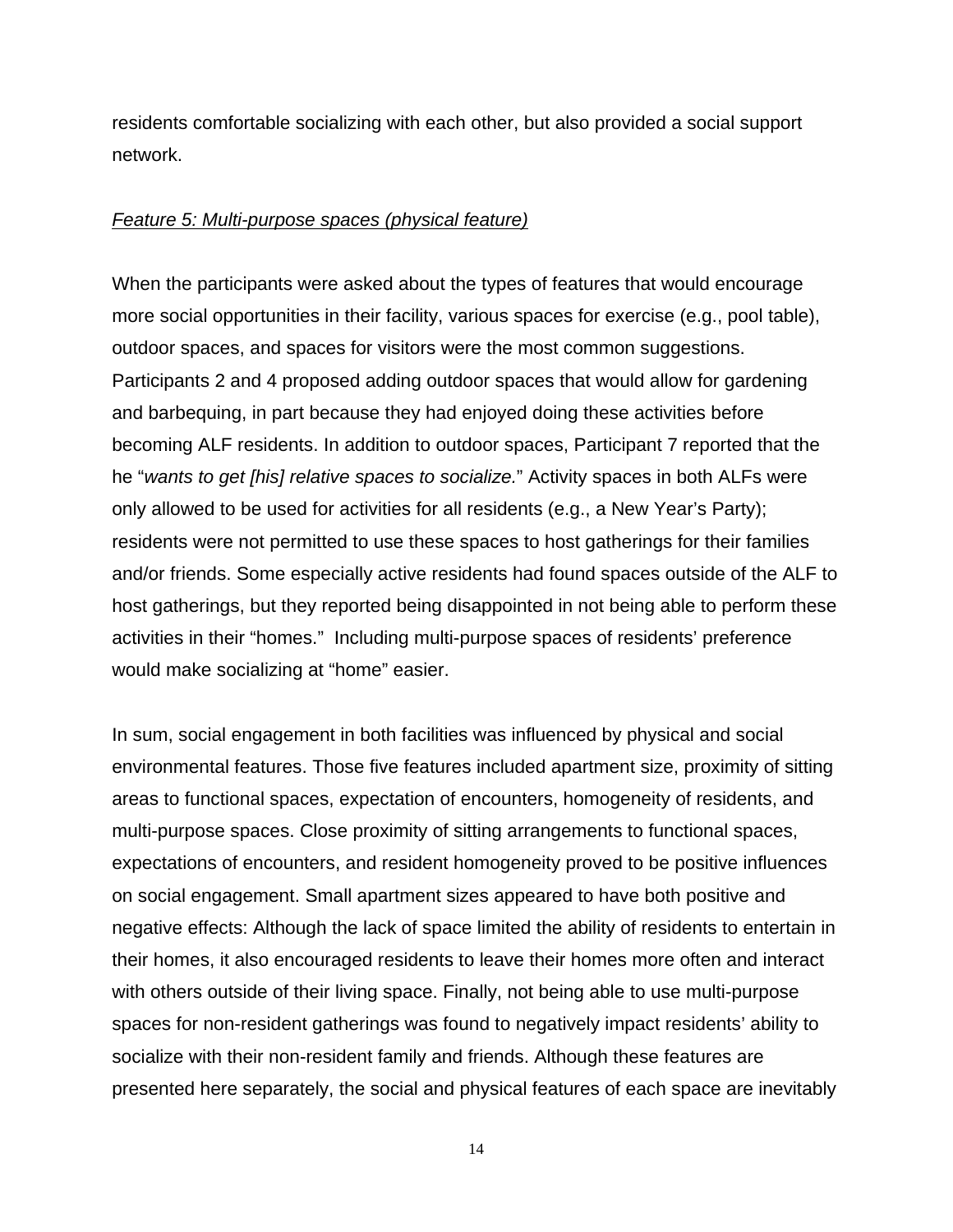intertwined. For example, sitting arrangements, a physical feature, preserved spaces for social interactions before and after routine activities, but the expectation of encounters, a social feature, encouraged social gatherings at these locations.

#### **Discussion**

More frail adults who report poor health have the same levels of social engagement as older adults with better health, however these social engagement encounters occur more within the proximate environment (inside the facilities). This significant finding indicates that more frail older adults are highly dependent on the features and layout of the environment inside the assisted living facility, including their apartment, the community spaces, and grounds, to support their social activities. More frail older adults also show no significant difference on functional disability measured by the FIM despite obvious differences when observing the residents during interviews. It appears that the environmental support has compensated disability (as measured by the FIM) and has negated the difference health might ordinarily have on disability. If the environment of an assisted living facility has fewer supports, social engagement and disability might look different. Conversely, environments designed to support social engagement might in fact enhance social engagement levels. It seems that environment support has the effect of identifying differences in activity patterns on standardized measures currently available. Also, in an effort to determine a primary endpoint for future studies, we used several activity measures to determine which would be sensitive. There was no difference between groups based on health or age or driving ability. The findings of the quantitative phase suggest that a more sensitive measure that examines the type of activity, location of activity and frequency of engagement is warranted. Finally, the qualitative phase of this study informs future design guidelines to enhance social engagement. Spaces near main entrance, mailboxes, and laundry spaces are popular socializing spaces. Therefore, architectural designs that support social interactions such as flexible seating and comfortable lighting should be considered. Also, to support more frail adults' social engagement, quiet socializing spaces close to apartments should be provided.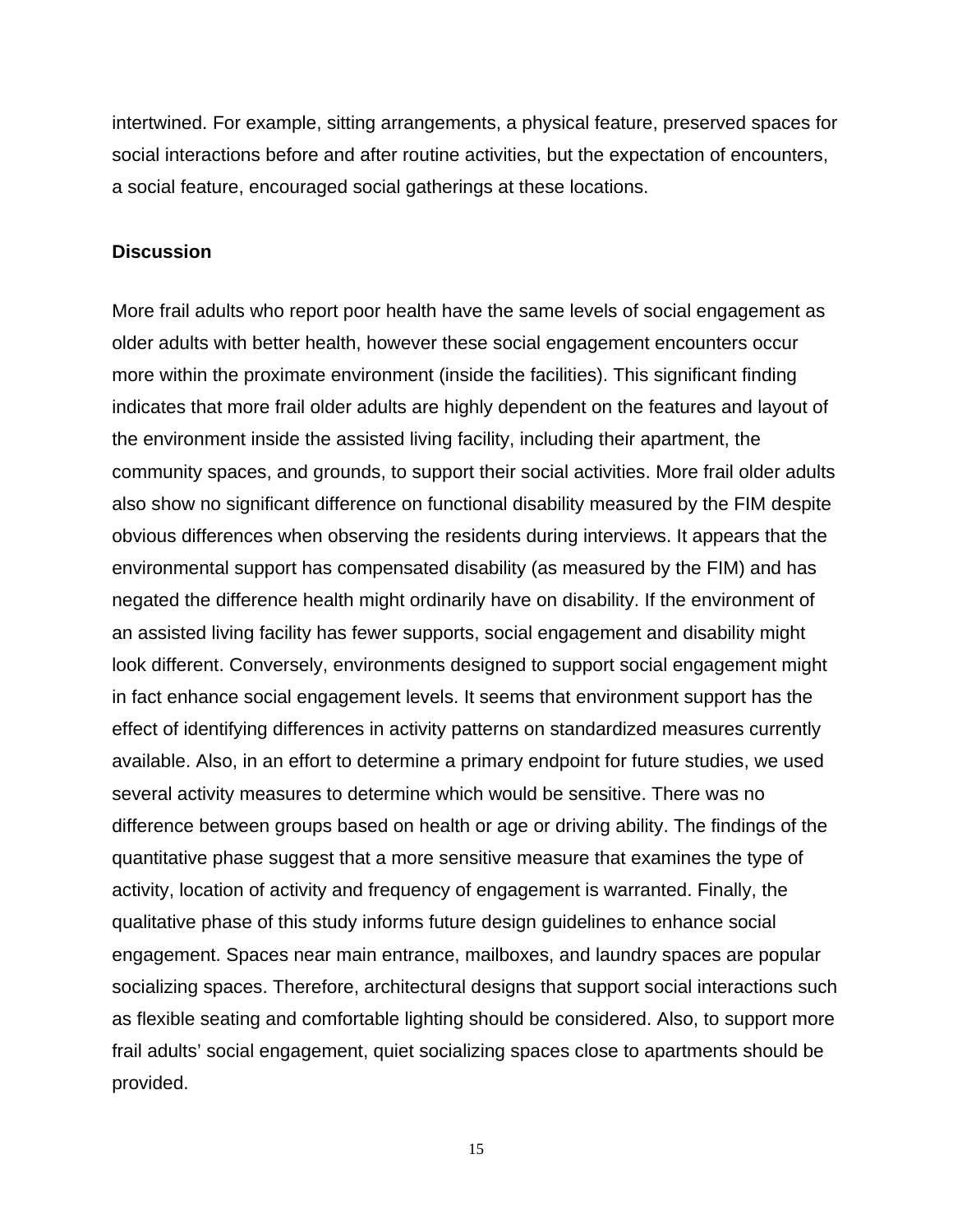#### **References**

- Adams, R.G. (1985). Emotional closeness and physical distance between friends: Implications for elderly women living in age-segregated and age-integrated settings. *International Journal of Aging and Human Development, 22(1)*, 55-76.
- Ahrentzen, S. (2004). Community design features that support active living among elderly in a cold-climate community. *The ENHR International Housing Conference.*  Retrieved on May 27, 2005, from the World Wide Web: [http://www.enhr2004.org/files/papers/Ahrentzen,%20S.%20%20Communiy%20des](http://www.enhr2004.org/files/papers/Ahrentzen,%20S.%20%20Communiy%20design%20features.pdf) [ign%20features.pdf](http://www.enhr2004.org/files/papers/Ahrentzen,%20S.%20%20Communiy%20design%20features.pdf)
- Barnes, L.L., Mendes de Leon, C. F., Wilson, R. S., Bienias, J. L., & Evans, D. A. (2004). Social resources and cognitive decline in a population of older African Americans and whites. *Neurology, 63*, 2322-2325.
- Bassuk, S. S., Glass, T. A., & Berkman, L. F. (1999). Social disengagement and incident cognitive decline in community-dwelling elderly persons. *Annals of Internal*

*Medicine, 131(3)*, 165-173.

- Berkman, L. F. (1995). The role of social relations in health promotion. *Psychosomatic Medicine, 57 (2)*, 245-254.
- Cohen, U., & Day, K. (1993). *Contemporary Environments for People with Dementia.* Baltimore: The Johns Hopkins University Press.

University Press.

- Crist, P. A. (1999). Does Quality of life vary with different types of housing among older persons? *Physical & Occupational Therapy in Geriatrics, 16*, 101-116.
- Crowhurst Lennard, S. H., Lennard, H. L. (1993). Urban space design and social life. In B. Farmer, A. Napper, & H. Louw (Eds.), *Companion to Contemporary Architectural Thought* (pp. 39-43). London: Routledge.
- Glass, T. A., Mendes de Leon, C., Marottoli, R. A., & Berkman, L. F. (1999). Population based study of social and productive activities as predictors of survival among elderly Americans. *British Medical Journal, 319*, 478-483.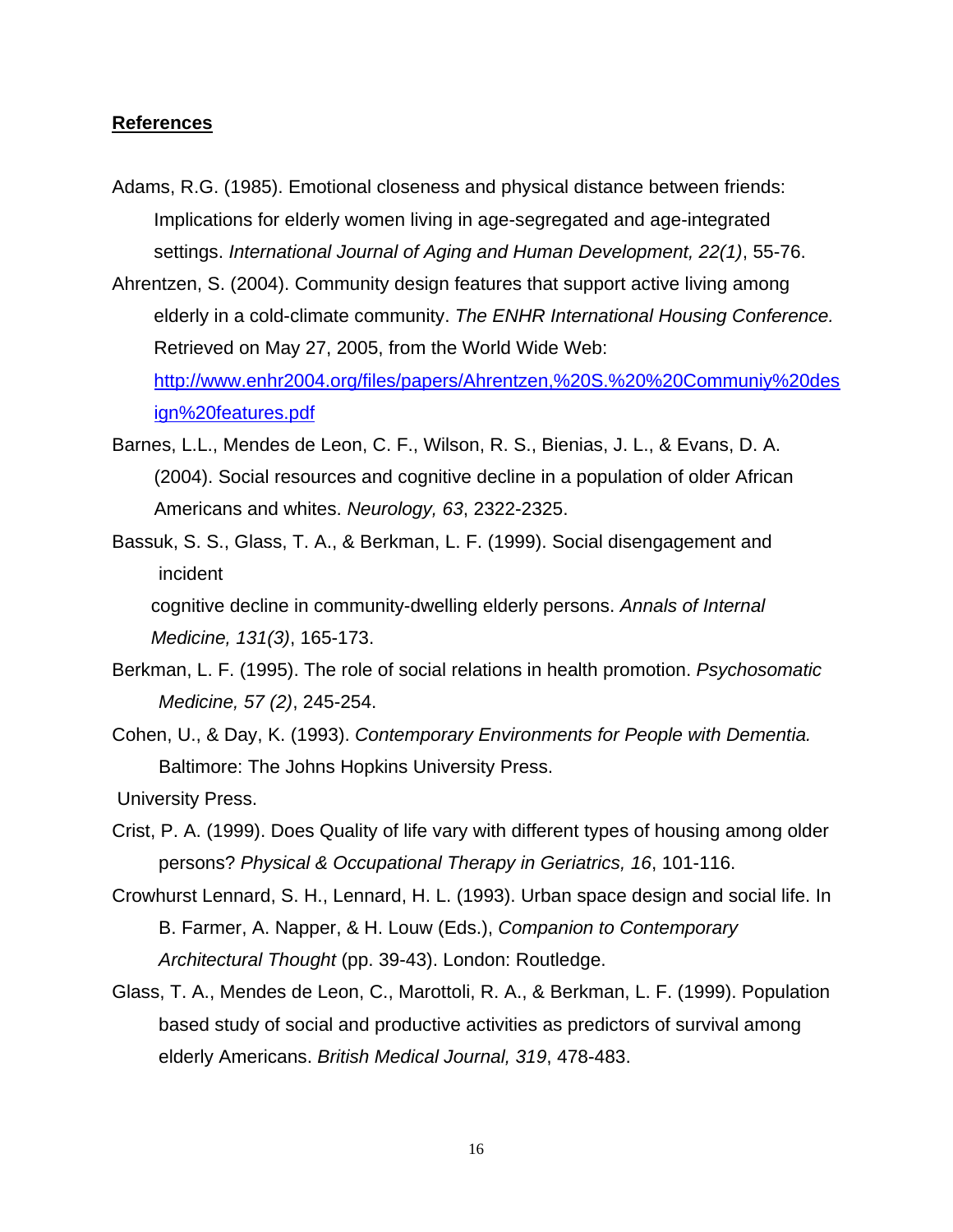- Haan, M. N. (1999). Can social engagement prevent cognitive decline in old age? *Annuals of Internal Medicine, 131(3)*, 220-221.
- Hasselkus, B. R., & Rosa, S. A. (1997). Meaning and occupation. In C. Christiansen & C. Baum (Eds.), *Occupational therapy: Enabling function and well-being* (2nd ed.). Thorofare, NJ: Slack Incorporated.
- Herzog, A. R., Ofstedal, M. B., & Wheeler, L. M. (2002). Social engagement and its relationship to health. *Clinics in Geriatric Medicine, 18*, 593-609.
- Horgas, A.L., Wilms, H., & Baltes, M. M. (1998) Daily life in very old age: Everyday activities as expression of successful living. *The Gerontologist, 38(5)*, 556-568.
- Jang, Y., Mortimer, J.A., Haley, W.E., & Borenstein Graves, A.R. (2004). The role of social engagement in life satisfaction: its significance among older individuals with disease and disability. *The Journal of Applied Gerontology, 23(3)*, 266-278.
- Kawachi, I., Berkman, L.F. (2001). Social ties and mental health. *Journal of Urban Health, 78*, 458-467.
- Kiely, D. K., Simon, S. E., Jones, R. N., & Morris, J. N. (2000). The protective effect of social engagement on mortality in long-term care. *Journal of the American Geriatrics Society, 48(11)*, 1367-1372.
- Leyden, K. M. (2003). Social capital and the built environment: the importance of walkable neighborhoods. *American Journal of Public Health, 93(9)*, 1546-1551.
- Mendes de Leon, C. F., Class, T. A., & Berkman, L. F. (2003). Social engagement and disability in a community population of older adults. *American Journal of Epidemiology, 157 (7)*, 633-642.
- Musick, M. A., Herzog, A. R., & House, J. S. (1999). Volunteering and mortality among older adults: findings from a national sample. *Journal of Gerontology: Social Science, 54B*, S173-S180.
- Nahemow, L., & Lawton, M.P. (1975). Similarity and propinquity in friendship formation. *Journal of Personality and Social Psychology, 32(2)*, 205-213.
- Regnier, V. (2000). The definition and evolution of assisted living within a changing system of long-term care. *In B. Schwarz, R. Brent (Eds.), Aging, Autonomy, and Architecture* (pp. 3-20). Baltimore: The Johns Hopkins University Press.